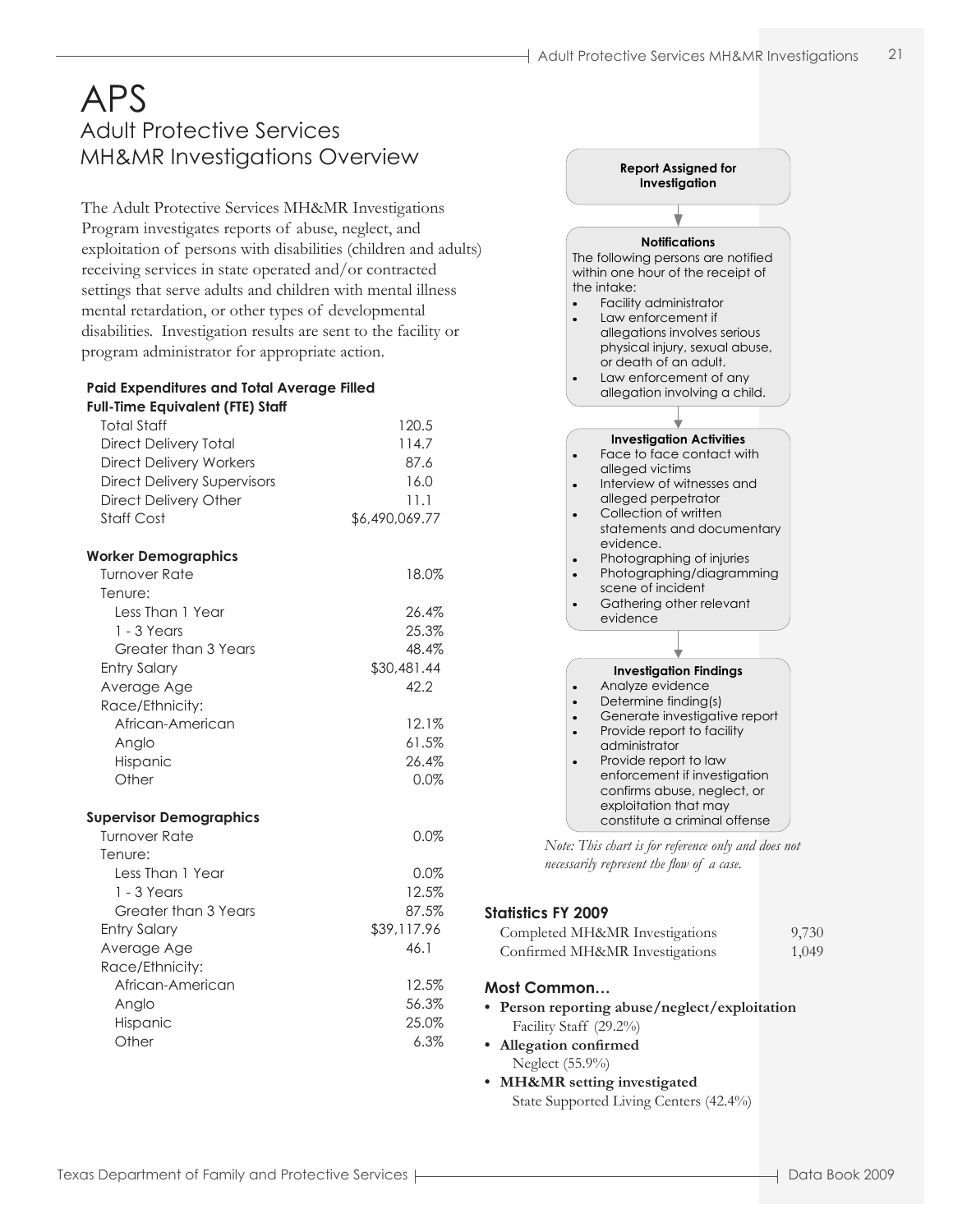#### **Legal Responsibility for Adult Protective Services**

#### **Statutory References:**

**Federal: Title XX, Social Security Act State: Human Resources Code, Chapters 40 and 48 Texas Family Code, Title V Health and Safety Code, Chapter 532 and Chapters 591-595**

#### **Major Provisions:**

- Mandatory reporting of abuse, neglect, and exploitation of adults who are elderly (defined as age 65 and older) or adults with disabilities.
- Receipt and investigation of all reports (unless patently false); initiation of investigations within 24 hours of receipt of report.
- Responsibility for investigations of abuse, neglect, and exploitation of persons receiving services in state operated mental health and mental retardation facilities (State Hospitals, State Schools, and State Centers) and/or state contracted settings (Community MH and MR Centers, Home and Community-based Services programs, and Texas Home Living Waiver Program) that serve adults and children with mental illness or mental retardation.
- Responsibility for referring reports to other state agencies when DFPS is not the appropriate investigating agency.
- Provision or arrangement of services needed to prevent or alleviate abuse, neglect and/or exploitation.
- Enhancing and developing community resources in an effort to increase awareness of abuse, neglect and exploitation and to address increasing needs of APS consumers
- Responsibility for referring adult victims of abuse, neglect and/or exploitation to the Department of Aging and Disability Services (DADS) for guardianship services when these persons appear to lack the capacity to consent to services. Guardianship is the least restrictive alternative that will ensure the person's safety and well-being when no other guardian is available.
- Assessment of factors that may indicate an adult's possible lack of capacity to consent to services and pursuit of a medical evaluation if indicated.
- Using the least restrictive alternative in the provision of protective services.
- Authority to seek court orders when necessary to gain access to the individual, to prevent interference with the provision of voluntary protective services, to provide emergency protective services, to access records or documents, and to initiate emergency protective services (e.g., a removal) after hours and on holidays without a court order.
- Requirement to notify law enforcement if APS suspects that an elderly person or adult with a disability has been abused, neglected, or exploited in a manner that constitutes a criminal offense.
- Confidentiality of case records.

#### **Other Programmatic Information:**

#### **Factors Contributing to Abuse, Neglect, and Exploitation:**

- Aging population
- Growing number of younger persons with disabilities
- Alcohol and drug dependency
- Poverty
- Lack of affordable housing and high costs of utility bills
- De-institutionalization of persons who are mentally ill and/or mentally retarded when community support is not adequate
- Inadequate access to health care and costly medications
- Pathological family relationships/violence as a coping mechanism in society
- Physical and mental stress of caregiving in traditionally non-violent, caring households
- Denial of benefits, such as SSI and Medicaid, to some elderly and disabled immigrants

#### **Challenges:**

- Affordable and safe housing for elders and adults with disabilities
- Waiting lists and other limitations in the availability of inhome care and home health care
- Shortage of resources to serve persons denied long-term care and other benefits under welfare reform
- Gaps in surrogate decision-making processes for incapacitated persons in hospitals, nursing homes and community-based settings
- Inadequate community services for persons discharged from state hospitals and schools
- Lack of statewide access to preventative or early intervention services such as long-term case management for elderly persons and adults with disabilities who are at risk, but not yet experiencing abuse, neglect, or exploitation
- Hiring and maintaining a skilled workforce while the availability of caseworkers and specialized geriatric social work training is not keeping pace with the ever-increasing number of older Americans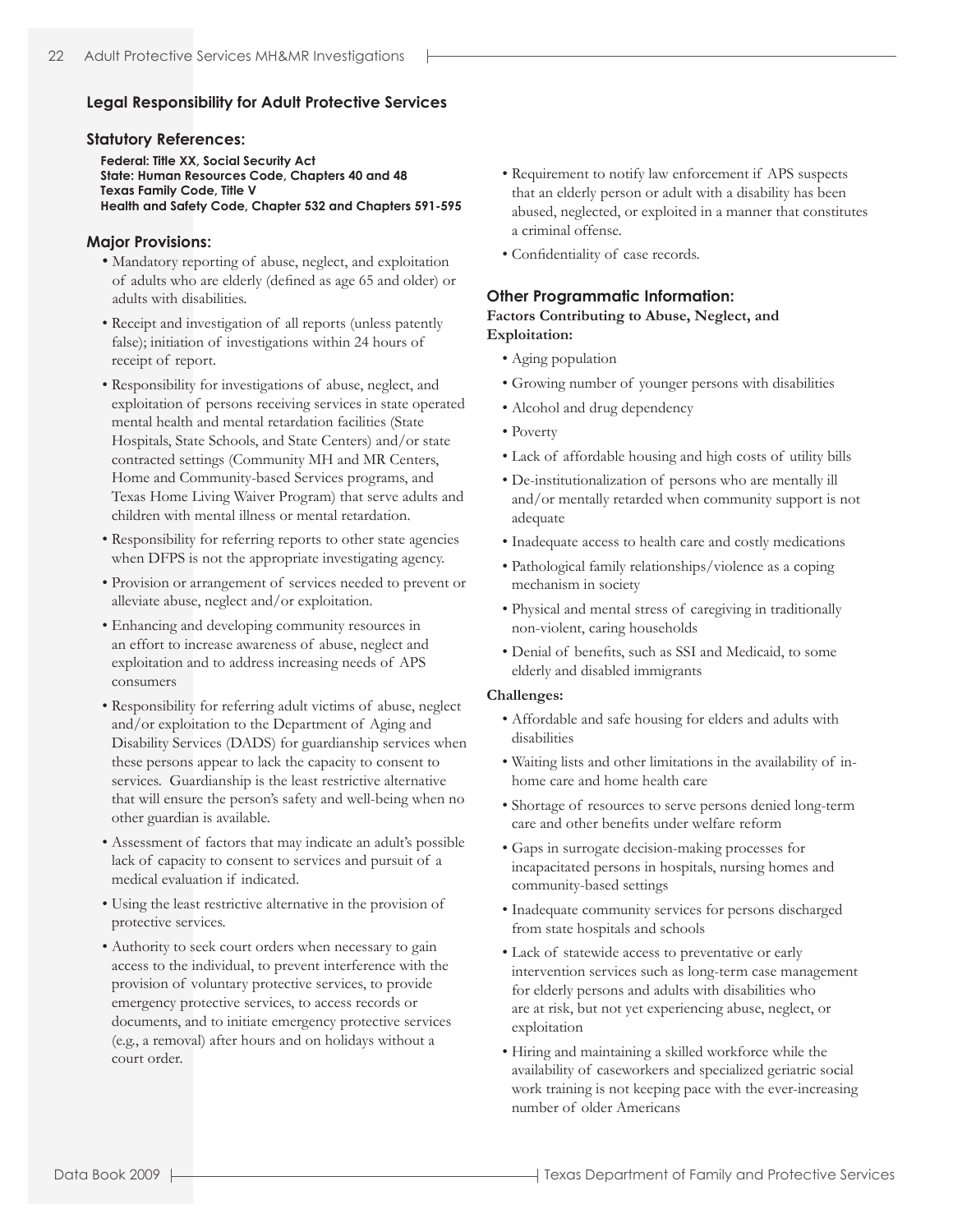#### **Completed Investigations in MH&MR Settings by Source of Report Fiscal Year 2009**

| Facility Staff (2,881) |         |       | 29.2% |
|------------------------|---------|-------|-------|
| Self (2,360)           |         | 24.0% |       |
| Other (787)            | 8.0%    |       |       |
| Anonymous (661)        | $6.7\%$ |       |       |
| Social Services (607)  | $6.2\%$ |       |       |
| Mental Health (421)    | 4.3%    |       |       |
| Family Member (397)    | 4.0%    |       |       |
| Nurse (340)            | $3.5\%$ |       |       |
| Healthcare (300)       | $3.0\%$ |       |       |
| Paid Caregiver (282)   | 2.9%    |       |       |
| Unknown (267)          | $2.7\%$ |       |       |
| Public Employee (232)  | $2.4\%$ |       |       |
| Friend/Neighbor (68)   | $0.7\%$ |       |       |
| DFPS Staff (64)        | $0.6\%$ |       |       |
| Law Enforcement (96)   | $1.0\%$ |       |       |
| Psychologist (73)      | $0.7\%$ |       |       |
| Physician (15)         | 0.2%    |       |       |
|                        |         |       |       |

#### **Average Length of Completed MH&MR Investigations by Region Fiscal Year 2009**

| <b>Region</b> | <b>Investigations</b> | <b>Average Days</b> |
|---------------|-----------------------|---------------------|
| 1 Lubbock     | 391                   | 12.1                |
| 2 Abilene     | 1,269                 | 17.5                |
| 3 Arlington   | 1,227                 | 7.2                 |
| 4 Tyler       | 636                   | 10.5                |
| 5 Beaumont    | 296                   | 9.6                 |
| 6 Houston     | 604                   | 18.8                |
| 7 Austin      | 2.138                 | 14.1                |
| 8 San Antonio | 789                   | 18.9                |
| 9 Midland     | 1.058                 | 10.6                |
| 10 El Paso    | 214                   | 7.7                 |
| 11 Edinburg   | 1,088                 | 11.2                |
| Unknown*      | 20                    | 21.9                |
| State         | 9,730                 | 13.1                |

*\*Unknown not included in calculation of state average.*

*Note: A report of abuse/neglect may come from multiple sources.*

#### **Number of MH&MR Investigations Referred to Law Enforcement by Setting Fiscal Year 2009**

|                               | <b>Law Enforcement Provided</b>   |                           |  |  |  |  |  |
|-------------------------------|-----------------------------------|---------------------------|--|--|--|--|--|
| Setting                       | Notification of<br>Investigation* | Investigation<br>Report** |  |  |  |  |  |
| <b>State Schools</b>          | 979                               | 263                       |  |  |  |  |  |
| <b>State Hospitals</b>        | 491                               | 108                       |  |  |  |  |  |
| <b>HCS</b>                    | 360                               | 52                        |  |  |  |  |  |
| <b>Community MHMR Centers</b> | 117                               | 18                        |  |  |  |  |  |
| <b>State Centers</b>          | 16                                | ∩                         |  |  |  |  |  |
| Other                         | 9                                 | ∩                         |  |  |  |  |  |
| Total                         | 1.972                             | 441                       |  |  |  |  |  |

*\* Notification sent on investigations which involve a child or serious physical injury, sexual abuse, or death of an adult person served. \*\* This data includes all cases in which a final investigation report was sent regardless of investigation disposition.*

## **Types of Confirmed Allegations in MH&MR Settings Fiscal Year 2009**



pg\_022\_b Data Book Page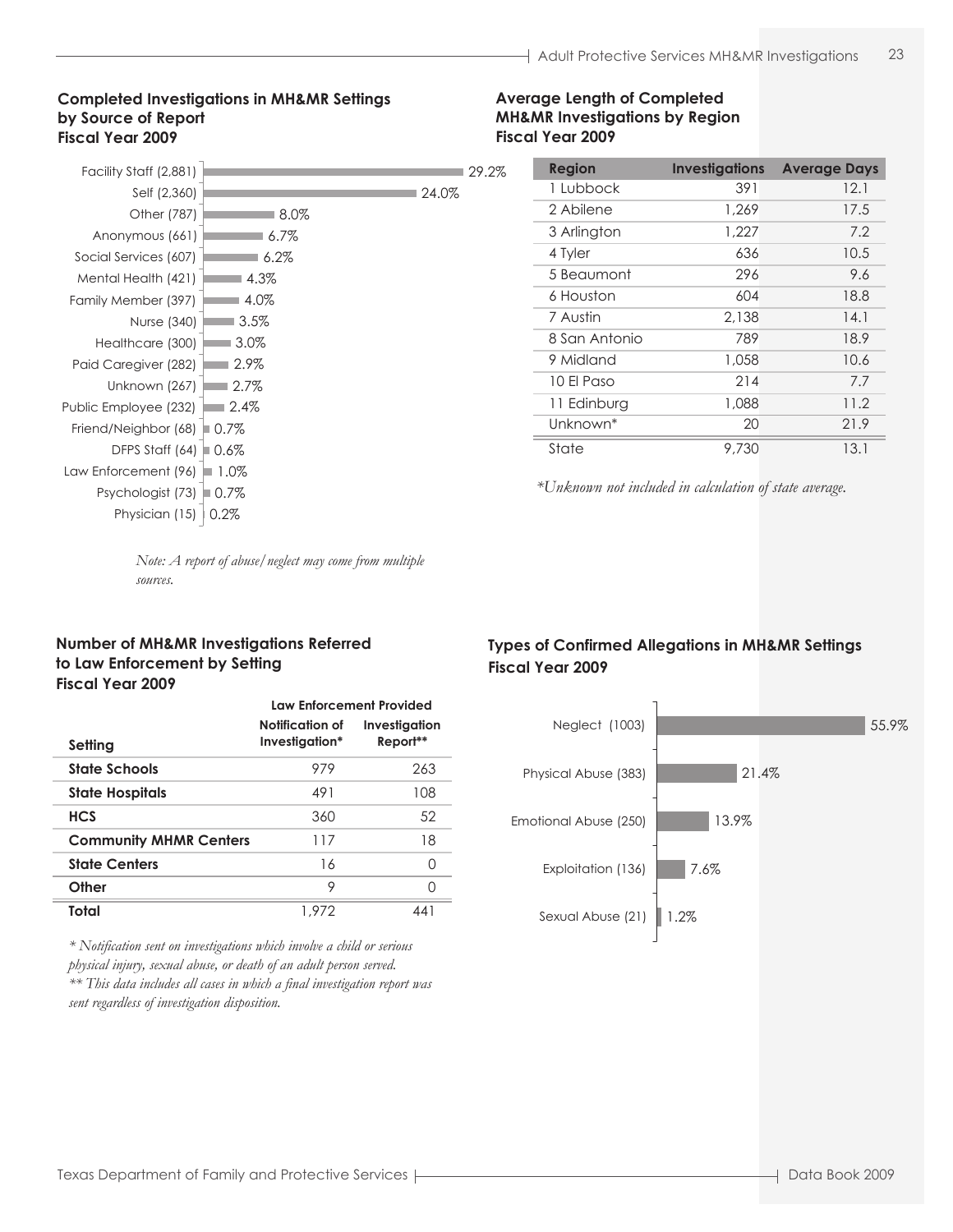#### **Characteristics of Victims in Confirmed Investigations in MH&MR Facilities Fiscal Year 2009**

#### **Characteristic** N % of Total N % of Total N % of Total N % of Total **Race/Ethnicity** Anglo 240 479 4 0.3% 723 54.4% African American | 72 | 5.4% | 137 | 10.3% | 0 0.0% | 209 15.7% Hispanic | 111 | 8.4% | 202 | 15.2% | 3 0.2% 316 23.8% Native American | 1 0.1% | 0 0.0% | 0 0.0% | 1 0.1% Asian 5 2 0 0.0% 7 0.5% Other 28 39 6 0.5% 73 5.5% **Total Victims 457 34.4% 859 64.6% 13 1.0% 1,329 100.0% Female Male Unknown Subtotal 2.1% 0.4% 5.4% 8.4% 0.1% 18.1% 0.2% 10.3% 15.2% 0.0% 36.0% 2.9%**

*Note: A completed investigation may have more than one victim.*

## **Characteristics of Perpetrators in Confirmed Investigations in MH&MR Facilities Fiscal Year 2009**

|                                         |                | Female     |              | Male       |                | <b>Unknown</b> | Subtotal       |            |  |
|-----------------------------------------|----------------|------------|--------------|------------|----------------|----------------|----------------|------------|--|
| Characteristic<br><b>Race/Ethnicity</b> | N              | % of Total | $\mathsf{N}$ | % of Total | $\mathsf{N}$   | % of Total     | N              | % of Total |  |
| Anglo                                   | 174            | 14.0%      | 92           | 7.4%       | $\overline{7}$ | 0.6%           | 273            | 22.0%      |  |
| African American                        | 236            | 19.0%      | 162          | 13.1%      | 6              | 0.5%           | 404            | 32.6%      |  |
| Hispanic                                | 126            | 10.2%      | 87           | 7.0%       | $\mathbf{2}$   | 0.2%           | 215            | 17.3%      |  |
| Native American                         | $\mathbf{O}$   | 0.0%       | $\mathbf 0$  | $0.0\%$    | 0              | 0.0%           | 0              | 0.0%       |  |
| Asian                                   | $\overline{2}$ | 0.2%       | $\mathbf{0}$ | 0.0%       | 0              | 0.0%           | $\overline{2}$ | 0.2%       |  |
| Other                                   | 85             | 6.9%       | 44           | 3.5%       | 217            | 17.5%          | 346            | 27.9%      |  |
| Age                                     |                |            |              |            |                |                |                |            |  |
| Under 18                                | 0              | 0.0%       |              | 0.1%       | 20             | $1.6\%$        | 21             | 1.7%       |  |
| 18-25                                   | 170            | 13.7%      | 126          | 10.2%      | 8              | 0.6%           | 304            | 24.5%      |  |
| $26 - 35$                               | 171            | 13.8%      | 114          | 9.2%       | 56             | 4.5%           | 341            | 27.5%      |  |
| $36 - 45$                               | 113            | 9.1%       | 80           | 6.5%       | 43             | 3.5%           | 236            | 19.0%      |  |
| Over45                                  | 168            | 13.5%      | 63           | 5.1%       | 44             | 3.5%           | 275            | 22.2%      |  |
| Unknown                                 |                | 0.1%       |              | 0.1%       | 61             | 4.9%           | 63             | 5.1%       |  |
| Total                                   | 623            | 50.2%      | 385          | 31.0%      | 232            | 18.7%          | 1,240          | 100.0%     |  |

*Note: Each Victim may have more than one perpetrator. Each perpetrator may have more than one victim.*